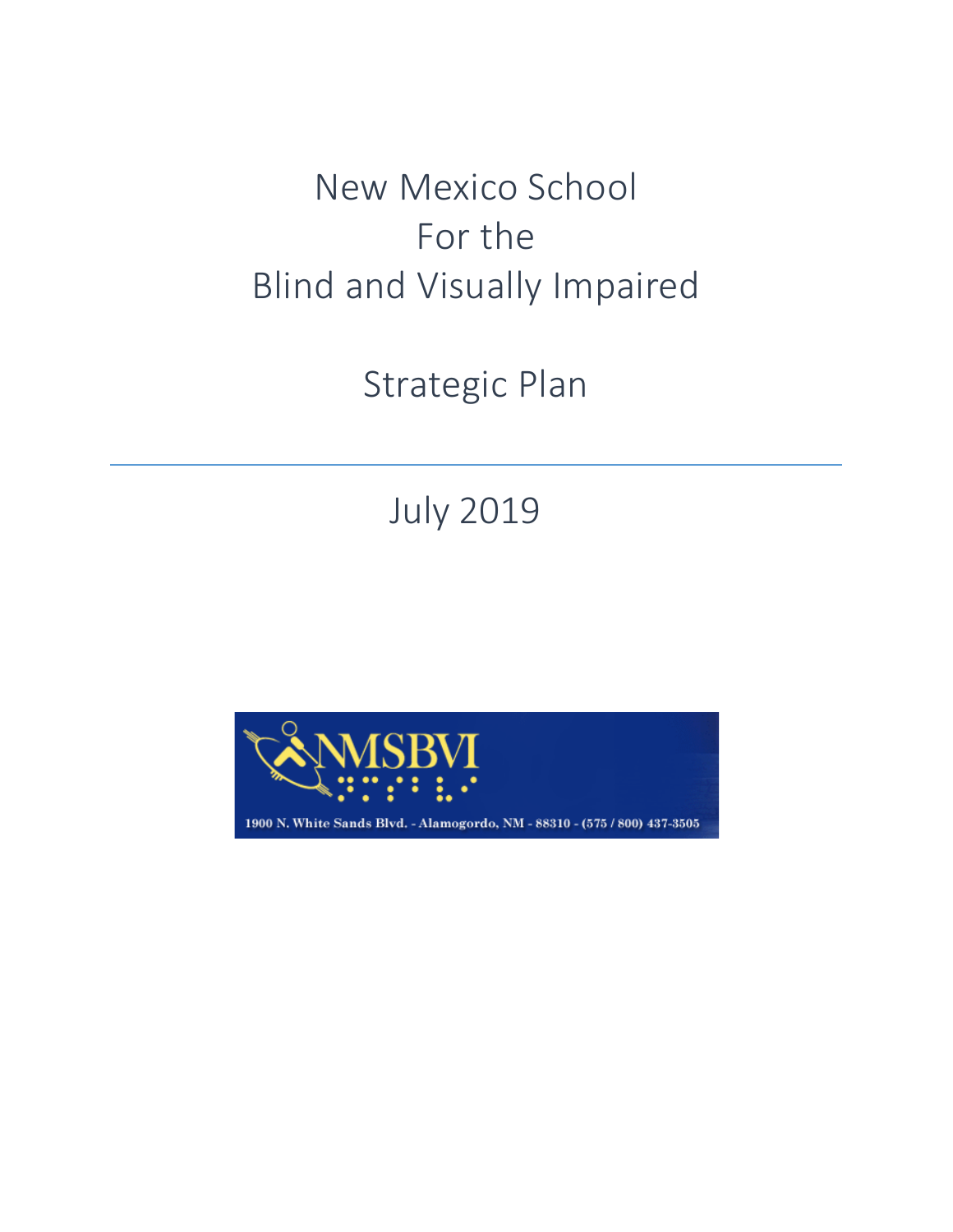## BELIEF STATEMENTS:

- All children can learn and we value their individual talents.
- We believe that all children learn best when provided with the appropriate level of specialized instruction and the appropriate educational environment.
- We believe an atmosphere of creativity results in innovative practices and programs.
- Independence is the right and ultimate goal of every student who is blind or visually impaired and we hold ourselves accountable for excellence in preparing students for success.
- NMSBVI is and will remain a leader in the field of educating students who are blind or visually impaired.
- NMSBVI supports the education of all students with blindness and visual impairment in the state through a variety of programs as part of the continuum of services for every child.
- Families and their children who are blind or visually impaired need current information about all aspects of education and transitions.
- Education of individuals who are blind or visually impaired encompasses not only academic skills, but also specialized skills of blindness and visual impairment (the Expanded Core Curriculum) including compensatory or functional academic skills, including communication modes, orientation and mobility, social interaction skills, independent living skills, recreation and leisure skills, career education, use of assistive technology, sensory efficiency skills and self-determination.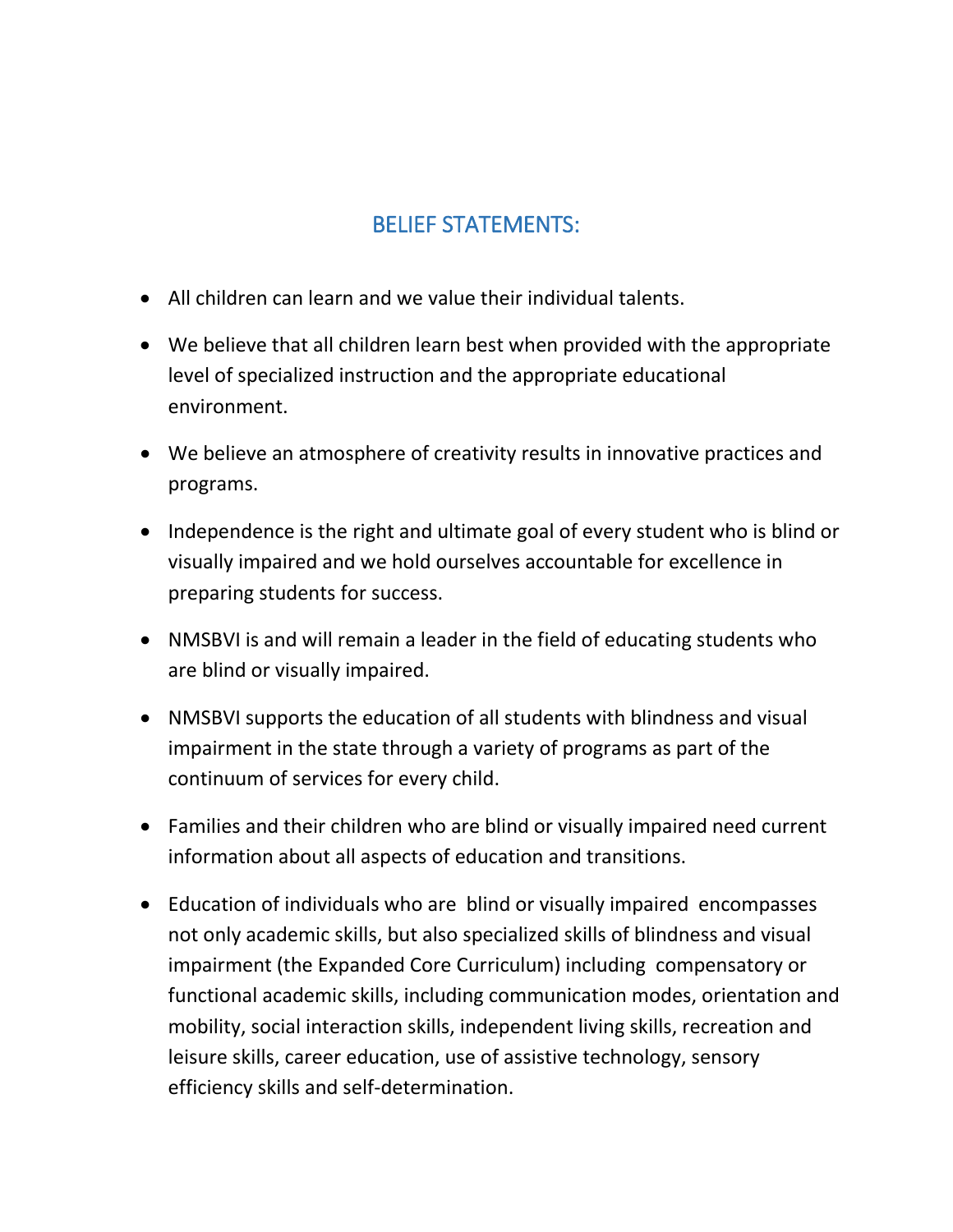- Children who are blind or visually impaired should have the ability and the choice to be integrated into their communities.
- The most effective way to teach is through collaboration.
- Although NMSBVI is a specialized, independent educational entity, we work in partnership to serve students who are blind/VI.

## Mission Statement

NMSBVI, an innovative leader and unifying entity in the field of educating students birth-high school who are blind or visually impaired, will identify students and promote quality education through collaborative relationships with students, families, and local/state/national partners through outstanding advocacy, training, resources, and support services, thus empowering all students who are blind or visually impaired to become independent, productive members of their communities.

## Goals

- 1. We will support systems that result in sufficient numbers of specialized staff in the field of blindness and visual impairment for the State of New Mexico.
- 2. We will advance systems to convey and receive information about blindness and visual impairment educational services, trends, research, etc. to all those involved or interested in serving students who are blind or visually impaired.
- 3. We will build, maintain and support systems of data-driven decision making that will be used collaboratively to determine goals, services and settings for educating New Mexico students with blindness or visual impairment.